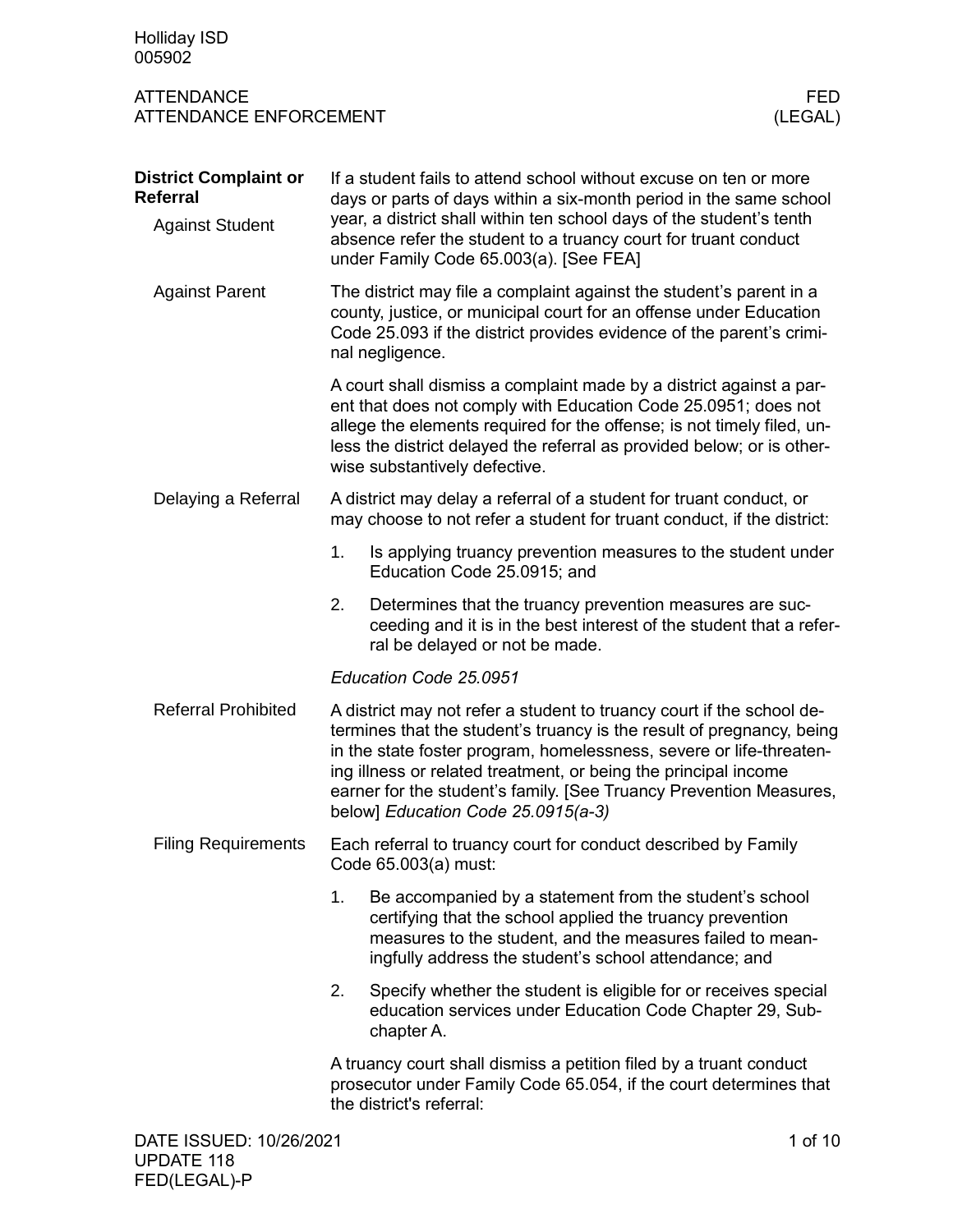|                                        | 1.                                                                                                                                                                                                                                                                                                                                                                                                                                                                                                                                                                                                                                                               | Does not comply with the requirement above;                                                                                                                                                                                                                                           |  |  |  |  |  |  |  |
|----------------------------------------|------------------------------------------------------------------------------------------------------------------------------------------------------------------------------------------------------------------------------------------------------------------------------------------------------------------------------------------------------------------------------------------------------------------------------------------------------------------------------------------------------------------------------------------------------------------------------------------------------------------------------------------------------------------|---------------------------------------------------------------------------------------------------------------------------------------------------------------------------------------------------------------------------------------------------------------------------------------|--|--|--|--|--|--|--|
|                                        | 2.                                                                                                                                                                                                                                                                                                                                                                                                                                                                                                                                                                                                                                                               | Does not satisfy the elements required for truant conduct;                                                                                                                                                                                                                            |  |  |  |  |  |  |  |
|                                        | 3.                                                                                                                                                                                                                                                                                                                                                                                                                                                                                                                                                                                                                                                               | Is not timely filed, unless the school district delayed the refer-<br>ral as provided above [see Delaying a Referral, above]; or                                                                                                                                                      |  |  |  |  |  |  |  |
|                                        | 4.                                                                                                                                                                                                                                                                                                                                                                                                                                                                                                                                                                                                                                                               | Is otherwise substantively defective.                                                                                                                                                                                                                                                 |  |  |  |  |  |  |  |
|                                        | Education Code $25.0915(b)$ , (c)                                                                                                                                                                                                                                                                                                                                                                                                                                                                                                                                                                                                                                |                                                                                                                                                                                                                                                                                       |  |  |  |  |  |  |  |
| <b>Expunction of</b><br><b>Records</b> | An individual who was convicted of a truancy offense under former<br>Education Code 25.094 or has had a complaint for a truancy of-<br>fense dismissed is entitled to have the conviction or complaint and<br>records relating to the conviction or complaint expunged.                                                                                                                                                                                                                                                                                                                                                                                          |                                                                                                                                                                                                                                                                                       |  |  |  |  |  |  |  |
|                                        | Regardless of whether the individual has filed a petition for expunc-<br>tion, the court in which the individual was convicted or a complaint<br>for a truancy offense was filed shall order the conviction, com-<br>plaints, verdicts, sentences, and other documents relating to the of-<br>fense, including any documents in the possession of a district or<br>law enforcement agency, to be expunged from the individual's rec-<br>ord. After entry of the order, the individual is released from all disa-<br>bilities resulting from the conviction or complaint, and the convic-<br>tion or complaint may not be shown or made known for any<br>purpose. |                                                                                                                                                                                                                                                                                       |  |  |  |  |  |  |  |
|                                        | Code of Crim. Proc. 45.0541                                                                                                                                                                                                                                                                                                                                                                                                                                                                                                                                                                                                                                      |                                                                                                                                                                                                                                                                                       |  |  |  |  |  |  |  |
| <b>Attendance Officer</b>              | A board may select a school attendance officer. A school attend-<br>ance officer also may be selected by two or more boards to serve<br>their districts jointly. Education Code 25.088                                                                                                                                                                                                                                                                                                                                                                                                                                                                           |                                                                                                                                                                                                                                                                                       |  |  |  |  |  |  |  |
|                                        | ers, below]                                                                                                                                                                                                                                                                                                                                                                                                                                                                                                                                                                                                                                                      | In districts where no attendance officer has been selected, the su-<br>perintendent and the peace officers in a district shall perform the<br>duties of attendance officer, but no additional compensation shall<br>be paid for the services. Education Code 25.090 [See Peace Offic- |  |  |  |  |  |  |  |
| <b>Powers and Duties</b>               | An attendance officer employed by a district who is not commis-<br>sioned as a peace officer has the following powers and duties with<br>respect to enforcement of compulsory school attendance require-<br>ments:                                                                                                                                                                                                                                                                                                                                                                                                                                               |                                                                                                                                                                                                                                                                                       |  |  |  |  |  |  |  |
|                                        | 1.<br>ficer;                                                                                                                                                                                                                                                                                                                                                                                                                                                                                                                                                                                                                                                     | To investigate each case of a violation of the compulsory<br>school attendance requirements referred to the attendance of-                                                                                                                                                            |  |  |  |  |  |  |  |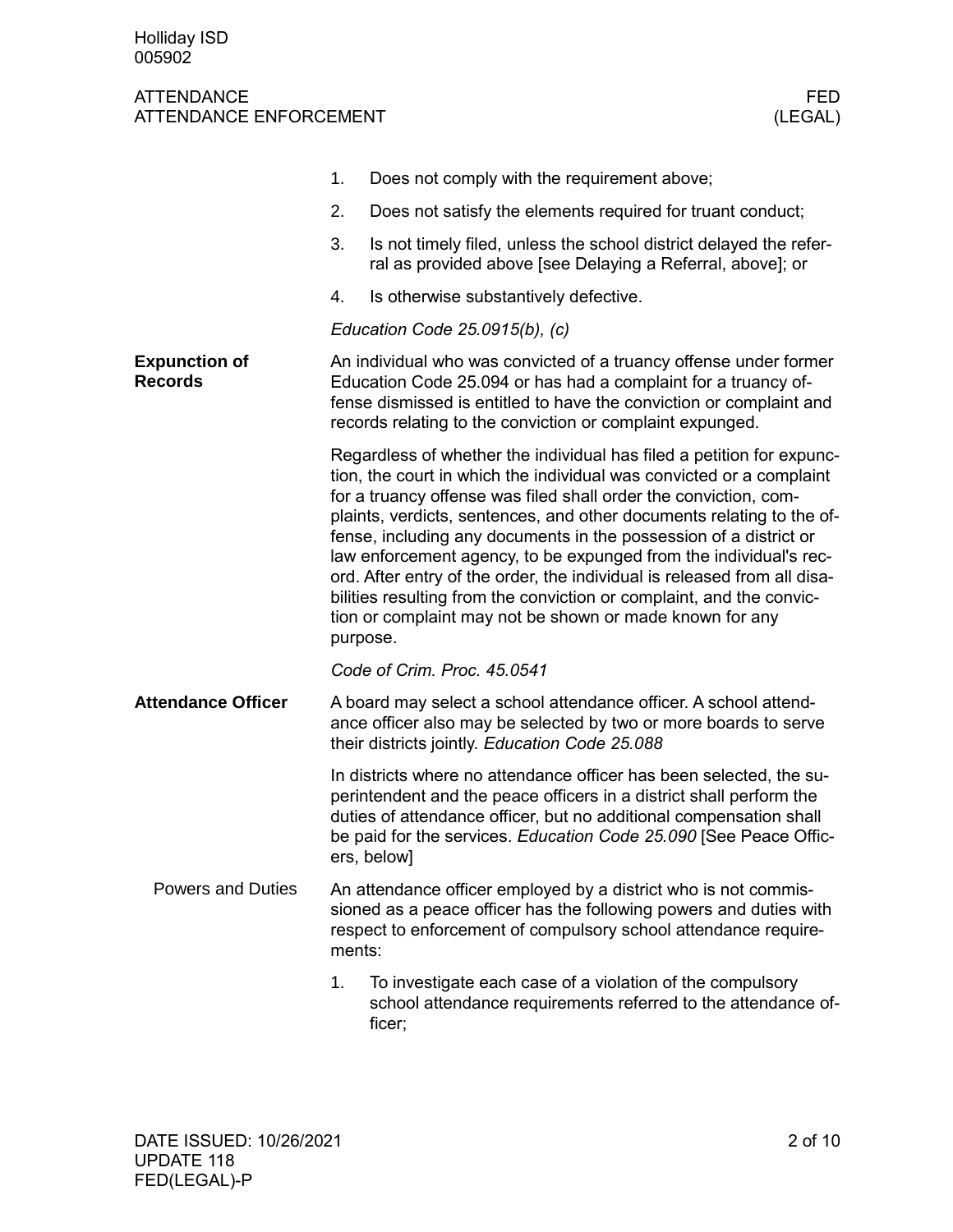|                       | 2.                                                                                                                                                              | To enforce compulsory school attendance requirements by<br>applying truancy prevention measures adopted under Educa-<br>tion Code 25.0915 to the student and if the measures fail to<br>meaningfully address the student's conduct:                                                               |                                                                                                                                                                                 |  |  |  |
|-----------------------|-----------------------------------------------------------------------------------------------------------------------------------------------------------------|---------------------------------------------------------------------------------------------------------------------------------------------------------------------------------------------------------------------------------------------------------------------------------------------------|---------------------------------------------------------------------------------------------------------------------------------------------------------------------------------|--|--|--|
|                       |                                                                                                                                                                 | a.                                                                                                                                                                                                                                                                                                | Referring the student to a truancy court if the student<br>has unexcused absences for the amount of time speci-<br>fied under Family Code 65.003(a); and                        |  |  |  |
|                       |                                                                                                                                                                 | b.                                                                                                                                                                                                                                                                                                | Filing a complaint in a county, justice, or municipal court<br>against a parent who violates Education Code 25.093;                                                             |  |  |  |
|                       | 3.                                                                                                                                                              |                                                                                                                                                                                                                                                                                                   | To monitor school attendance compliance by each student in-<br>vestigated by the officer;                                                                                       |  |  |  |
|                       | 4.                                                                                                                                                              | To maintain an investigative record on each compulsory<br>school attendance requirement violation and related court ac-<br>tion and, at the request of a court, the board, or the Commis-<br>sioner, to provide a record to the individual or entity request-<br>ing the record;                  |                                                                                                                                                                                 |  |  |  |
|                       | 5.                                                                                                                                                              | To make a home visit or otherwise contact the parent of a stu-<br>dent who is in violation of compulsory school attendance re-<br>quirements, except that the attendance officer may not enter<br>a residence without permission of the parent or of the owner<br>or tenant of the residence; and |                                                                                                                                                                                 |  |  |  |
|                       | 6.                                                                                                                                                              |                                                                                                                                                                                                                                                                                                   | At the request of a parent, to escort a student from any loca-<br>tion to a school campus to ensure the student's compliance<br>with compulsory school attendance requirements. |  |  |  |
|                       | Education Code 25.091(b)                                                                                                                                        |                                                                                                                                                                                                                                                                                                   |                                                                                                                                                                                 |  |  |  |
| <b>Peace Officers</b> | A peace officer serving as an attendance officer has the following<br>powers and duties concerning enforcement of compulsory school<br>attendance requirements: |                                                                                                                                                                                                                                                                                                   |                                                                                                                                                                                 |  |  |  |
|                       | 1.                                                                                                                                                              | To investigate each case of a violation of compulsory school<br>attendance requirements referred to the peace officer;                                                                                                                                                                            |                                                                                                                                                                                 |  |  |  |
|                       | 2.                                                                                                                                                              | To enforce compulsory school attendance requirements by<br>applying truancy prevention measures adopted under Educa-<br>tion Code 25.0915 to the student and if the measures fail to<br>meaningfully address the student's conduct:                                                               |                                                                                                                                                                                 |  |  |  |
|                       |                                                                                                                                                                 | a.                                                                                                                                                                                                                                                                                                | Referring the student to a truancy court if the student<br>has unexcused absences for the amount of time speci-<br>fied under Family Code 65.003(a); or                         |  |  |  |
|                       |                                                                                                                                                                 | b.                                                                                                                                                                                                                                                                                                | Filing a complaint in a county, justice, or municipal court<br>against a parent who violates Education Code 25.093;                                                             |  |  |  |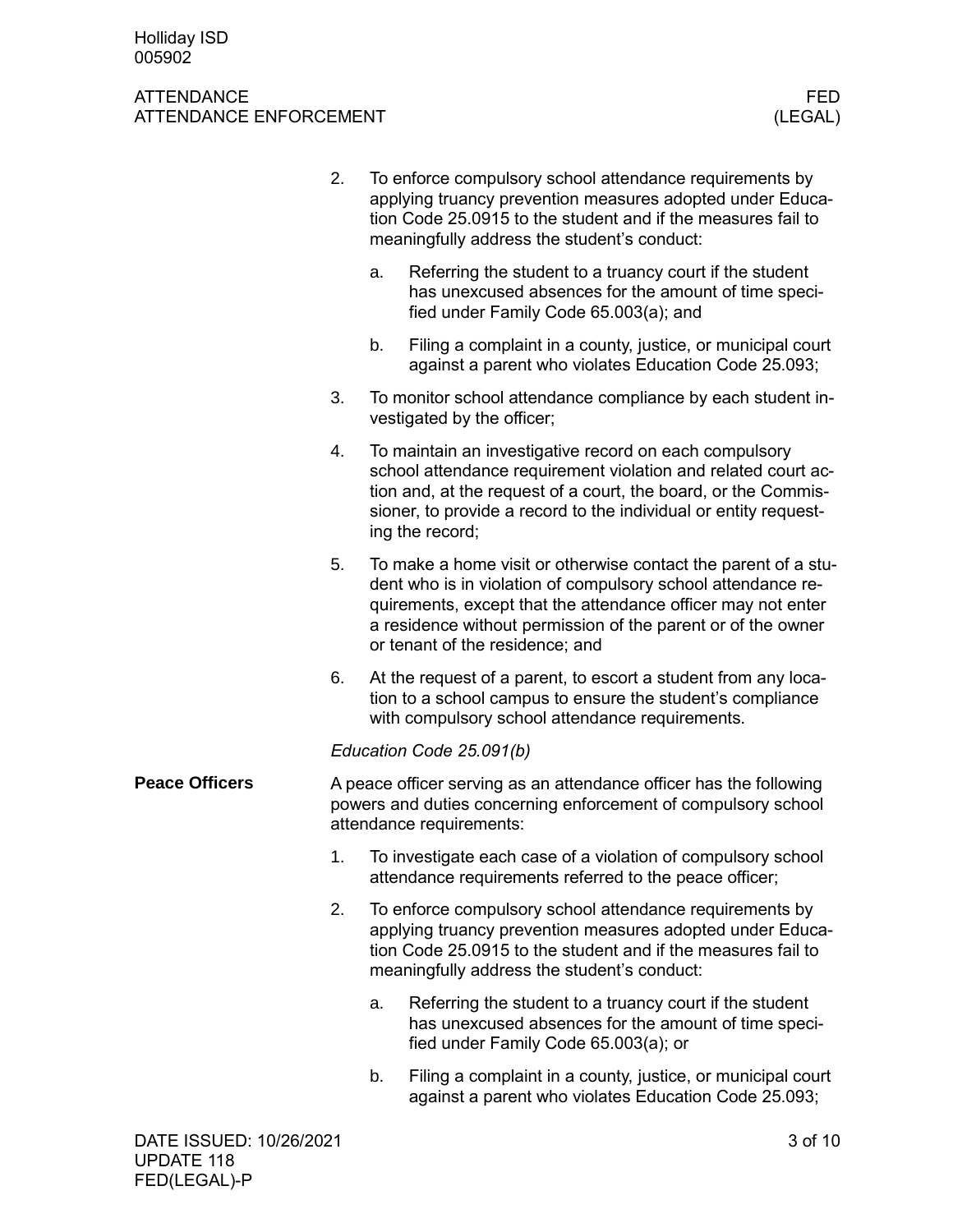|                                              | 3.                                                                                                                                                                                                                                                                                                                                                        |             |                                                                                                                                                                                                                                                    | To serve court-ordered legal process;                                                                                                                                                                                                                                                                                                                                                           |  |  |
|----------------------------------------------|-----------------------------------------------------------------------------------------------------------------------------------------------------------------------------------------------------------------------------------------------------------------------------------------------------------------------------------------------------------|-------------|----------------------------------------------------------------------------------------------------------------------------------------------------------------------------------------------------------------------------------------------------|-------------------------------------------------------------------------------------------------------------------------------------------------------------------------------------------------------------------------------------------------------------------------------------------------------------------------------------------------------------------------------------------------|--|--|
|                                              | 4.                                                                                                                                                                                                                                                                                                                                                        |             |                                                                                                                                                                                                                                                    | To review school attendance records for compliance by each<br>student investigated by the officer;                                                                                                                                                                                                                                                                                              |  |  |
|                                              | 5.                                                                                                                                                                                                                                                                                                                                                        |             |                                                                                                                                                                                                                                                    | To maintain an investigative record on each compulsory<br>school attendance requirement violation and related court ac-<br>tion and, at the request of a court, the board, or the Commis-<br>sioner, to provide a record to the individual or entity request-<br>ing the record; and                                                                                                            |  |  |
|                                              | 6.                                                                                                                                                                                                                                                                                                                                                        | the parent. |                                                                                                                                                                                                                                                    | To make a home visit or otherwise contact the parent of a stu-<br>dent who is in violation of compulsory school attendance re-<br>quirements, except that a peace officer may not enter a resi-<br>dence without the permission of the parent of a student<br>required to attend school or of the tenant or owner of the resi-<br>dence except to lawfully serve court-ordered legal process on |  |  |
|                                              | A peace officer who has probable cause to believe that a child is in<br>violation of the compulsory attendance law may take the child into<br>custody for the purpose of returning the child to the school campus<br>of the child to ensure the child's compliance with compulsory at-<br>tendance requirements.                                          |             |                                                                                                                                                                                                                                                    |                                                                                                                                                                                                                                                                                                                                                                                                 |  |  |
|                                              | Education Code $25.091(a)$ , (b-1)                                                                                                                                                                                                                                                                                                                        |             |                                                                                                                                                                                                                                                    |                                                                                                                                                                                                                                                                                                                                                                                                 |  |  |
| <b>Truancy Prevention</b><br><b>Measures</b> | A district shall adopt truancy prevention measures designed to ad-<br>dress student conduct related to truancy in the school setting be-<br>fore the student engages in conduct described by Family Code<br>65.003 and minimize the need for referrals to truancy court for con-<br>duct described by Family Code 65.003(a). Education Code<br>25.0915(a) |             |                                                                                                                                                                                                                                                    |                                                                                                                                                                                                                                                                                                                                                                                                 |  |  |
|                                              | A district shall take one or more of the following actions as a tru-<br>ancy prevention measure:                                                                                                                                                                                                                                                          |             |                                                                                                                                                                                                                                                    |                                                                                                                                                                                                                                                                                                                                                                                                 |  |  |
|                                              |                                                                                                                                                                                                                                                                                                                                                           | 1. Impose:  |                                                                                                                                                                                                                                                    |                                                                                                                                                                                                                                                                                                                                                                                                 |  |  |
|                                              |                                                                                                                                                                                                                                                                                                                                                           | a.          | A behavior improvement plan on the student that must<br>be signed by an employee of the school, that the district<br>has made a good faith effort to have signed by the stu-<br>dent and the student's parent or guardian, and that in-<br>cludes: |                                                                                                                                                                                                                                                                                                                                                                                                 |  |  |
|                                              |                                                                                                                                                                                                                                                                                                                                                           |             | (1)                                                                                                                                                                                                                                                | A specific description of the behavior that is re-<br>quired or prohibited for the student;                                                                                                                                                                                                                                                                                                     |  |  |
|                                              |                                                                                                                                                                                                                                                                                                                                                           |             | (2)                                                                                                                                                                                                                                                | The period for which the plan will be effective, not<br>to exceed 45 school days after the date the con-<br>tract becomes effective; or                                                                                                                                                                                                                                                         |  |  |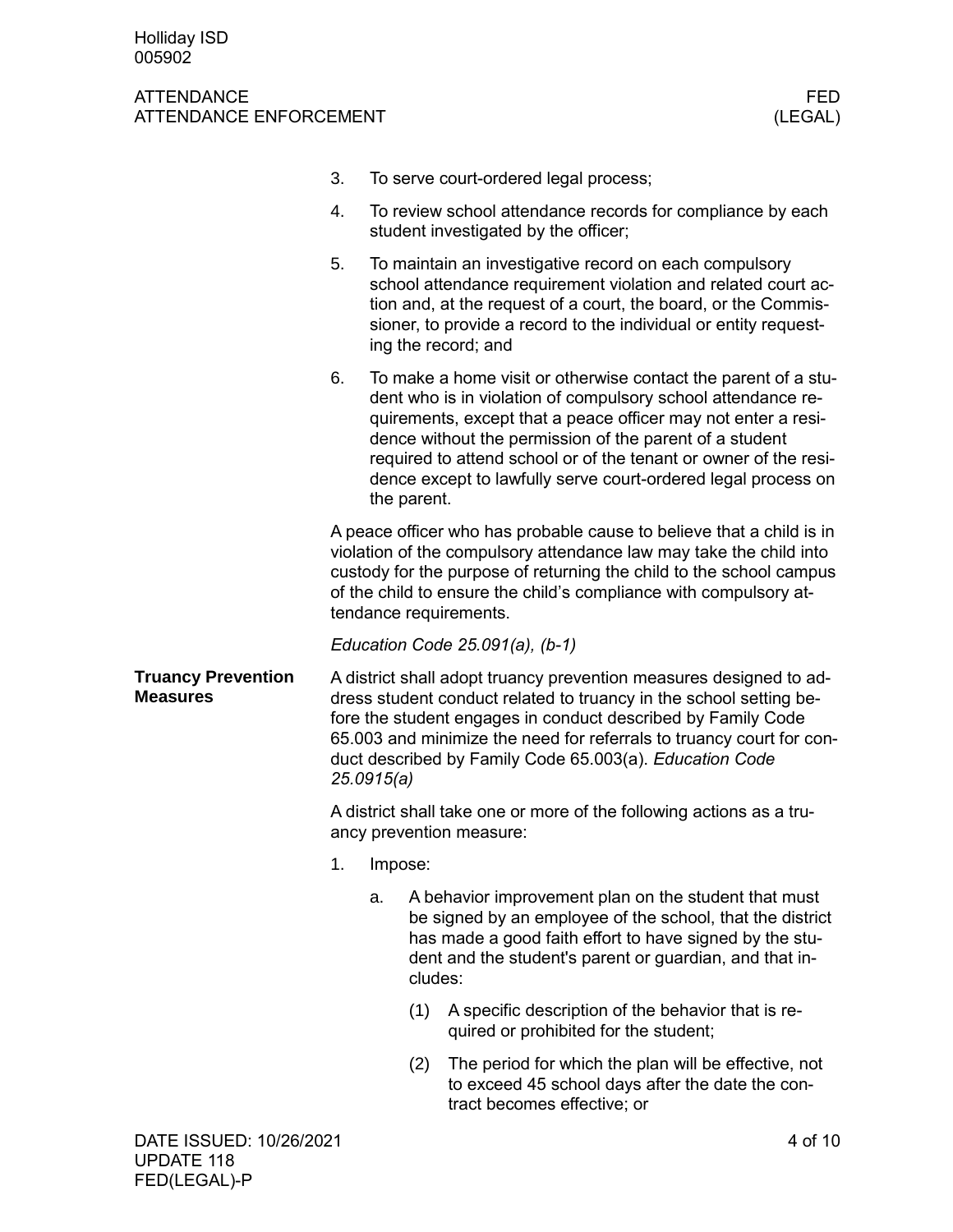|                   |                                                                                                                                |                                                                                                                                                                                                                                                                                                   | (3)                                                                                                    | The penalties for additional absences, including ad-<br>ditional disciplinary action or the referral of the stu-<br>dent to a truancy court; or                                                                                                                                                                          |  |  |  |  |  |  |
|-------------------|--------------------------------------------------------------------------------------------------------------------------------|---------------------------------------------------------------------------------------------------------------------------------------------------------------------------------------------------------------------------------------------------------------------------------------------------|--------------------------------------------------------------------------------------------------------|--------------------------------------------------------------------------------------------------------------------------------------------------------------------------------------------------------------------------------------------------------------------------------------------------------------------------|--|--|--|--|--|--|
|                   |                                                                                                                                | b.                                                                                                                                                                                                                                                                                                |                                                                                                        | School-based community service; or                                                                                                                                                                                                                                                                                       |  |  |  |  |  |  |
|                   | 2.                                                                                                                             | Refer the student to counseling, mediation, mentoring, a teen<br>court program, community-based services, or other in-school<br>or out-of-school services aimed at addressing the student's<br>truancy. A referral may include participation by the child's par-<br>ent or guardian if necessary. |                                                                                                        |                                                                                                                                                                                                                                                                                                                          |  |  |  |  |  |  |
|                   |                                                                                                                                | A school district shall offer additional counseling to a student and<br>may not refer the student to truancy court if the school determines<br>that the student's truancy is the result of:                                                                                                       |                                                                                                        |                                                                                                                                                                                                                                                                                                                          |  |  |  |  |  |  |
|                   | 1.                                                                                                                             | Pregnancy;                                                                                                                                                                                                                                                                                        |                                                                                                        |                                                                                                                                                                                                                                                                                                                          |  |  |  |  |  |  |
|                   | 2.                                                                                                                             |                                                                                                                                                                                                                                                                                                   |                                                                                                        | Being in the state foster program;                                                                                                                                                                                                                                                                                       |  |  |  |  |  |  |
|                   | 3.                                                                                                                             |                                                                                                                                                                                                                                                                                                   |                                                                                                        | Homelessness;                                                                                                                                                                                                                                                                                                            |  |  |  |  |  |  |
|                   | 4.                                                                                                                             |                                                                                                                                                                                                                                                                                                   |                                                                                                        | Severe or life-threatening illness or related treatment; or                                                                                                                                                                                                                                                              |  |  |  |  |  |  |
|                   | 5.                                                                                                                             |                                                                                                                                                                                                                                                                                                   |                                                                                                        | Being the principal income earner for the student's family.                                                                                                                                                                                                                                                              |  |  |  |  |  |  |
|                   |                                                                                                                                | on the student.                                                                                                                                                                                                                                                                                   |                                                                                                        | If a student fails to attend school without excuse on three or more<br>days or parts of days within a four-week period but does not fail to<br>attend school for the time described by Education Code<br>25.0951(a), the district shall initiate truancy prevention measures                                             |  |  |  |  |  |  |
|                   |                                                                                                                                |                                                                                                                                                                                                                                                                                                   |                                                                                                        | Education Code 25.0915                                                                                                                                                                                                                                                                                                   |  |  |  |  |  |  |
| Minimum Standards | The minimum standards for the truancy prevention measures im-<br>plemented by a district under Education Code 25.0915 include: |                                                                                                                                                                                                                                                                                                   |                                                                                                        |                                                                                                                                                                                                                                                                                                                          |  |  |  |  |  |  |
|                   | 1.                                                                                                                             |                                                                                                                                                                                                                                                                                                   | Identifying the root cause of the student's unexcused ab-<br>sences and actions to address each cause; |                                                                                                                                                                                                                                                                                                                          |  |  |  |  |  |  |
|                   | 2.                                                                                                                             |                                                                                                                                                                                                                                                                                                   |                                                                                                        | Maintaining ongoing communication with students and par-<br>ents on the actions to be taken to improve attendance;                                                                                                                                                                                                       |  |  |  |  |  |  |
|                   | 3.                                                                                                                             |                                                                                                                                                                                                                                                                                                   |                                                                                                        | Establishing reasonable timelines for completion of the tru-<br>ancy prevention measure; and                                                                                                                                                                                                                             |  |  |  |  |  |  |
|                   | 4.                                                                                                                             |                                                                                                                                                                                                                                                                                                   |                                                                                                        | Establishing procedures to notify the admission, review, and<br>dismissal committee or the Section 504 committee of attend-<br>ance issues relating to a student with a disability and ensure<br>that the committee considers whether the student's attend-<br>ance issues warrant an evaluation, a reevaluation, and/or |  |  |  |  |  |  |
|                   |                                                                                                                                |                                                                                                                                                                                                                                                                                                   |                                                                                                        |                                                                                                                                                                                                                                                                                                                          |  |  |  |  |  |  |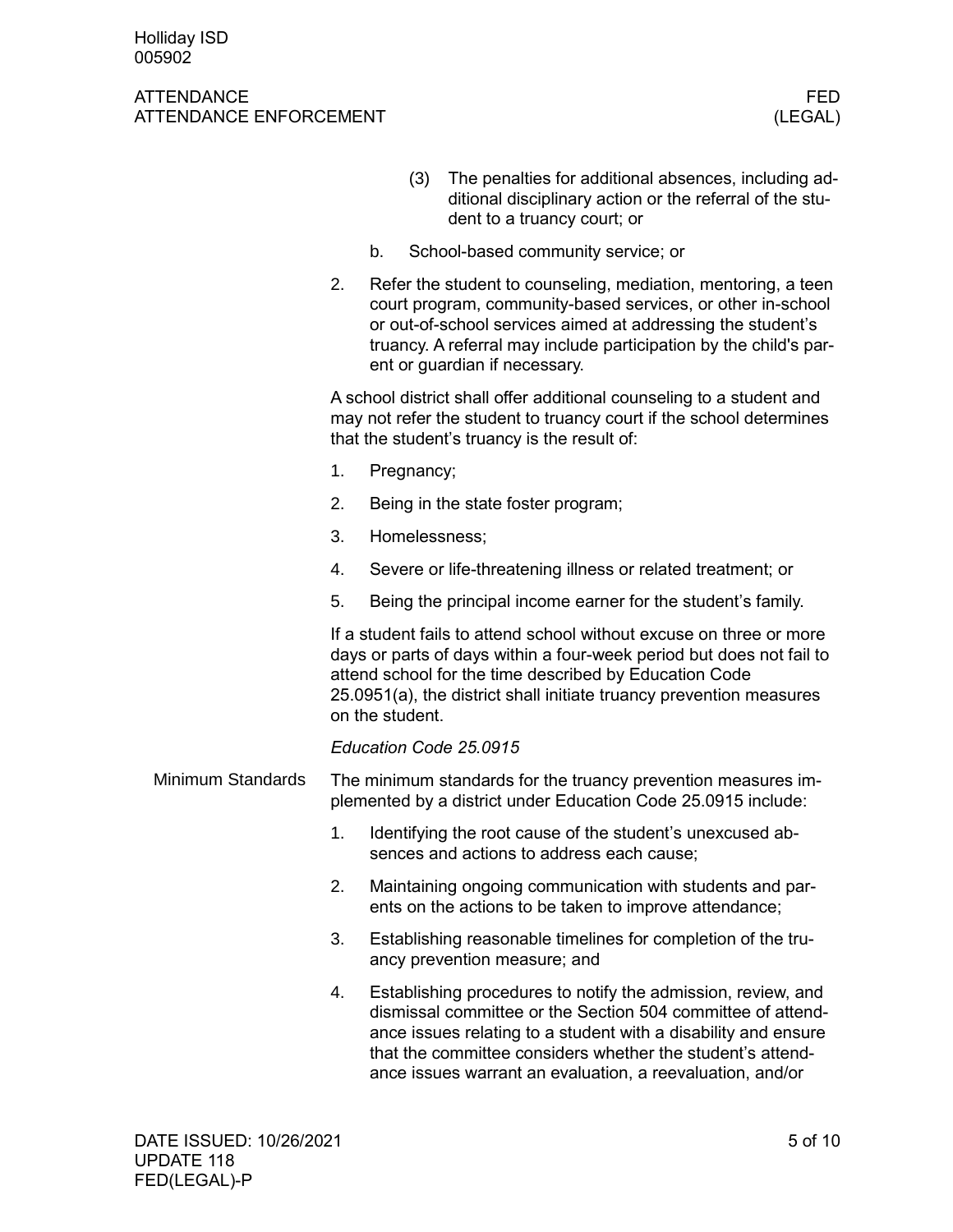### ATTENDANCE FED ATTENDANCE ENFORCEMENT (LEGAL)

modifications to the student's individualized education program or Section 504 plan, as appropriate.

*19 TAC 129.1043*

| <b>Best Practices</b> | A district shall consider the following best practices for truancy pre-<br>vention measures:                                                                                                                                                                                                                                                                                                                                              |  |  |  |  |  |  |
|-----------------------|-------------------------------------------------------------------------------------------------------------------------------------------------------------------------------------------------------------------------------------------------------------------------------------------------------------------------------------------------------------------------------------------------------------------------------------------|--|--|--|--|--|--|
|                       | 1 <sub>1</sub><br>Develop an attendance policy that clearly outlines require-<br>ments related to truancy in accordance with Education Code,<br>Chapter 25, Subchapter C, and communicate this information<br>to parents at the beginning of the year.                                                                                                                                                                                    |  |  |  |  |  |  |
|                       | 2.<br>Create a culture of attendance that includes training staff to<br>talk with students and parents about the attendance policy<br>and the root causes of unexcused absences.                                                                                                                                                                                                                                                          |  |  |  |  |  |  |
|                       | 3.<br>Create incentives for perfect attendance and improved attend-<br>ance.                                                                                                                                                                                                                                                                                                                                                              |  |  |  |  |  |  |
|                       | Educate students and their families on the positive impact of<br>4.<br>school attendance on performance.                                                                                                                                                                                                                                                                                                                                  |  |  |  |  |  |  |
|                       | 5.<br>Provide opportunities for students and parents to address<br>causes of absence and/or truancy with district staff and link<br>families to relevant community programs and support.                                                                                                                                                                                                                                                  |  |  |  |  |  |  |
|                       | Develop collaborative partnerships, including planning, refer-<br>6.<br>ral and cross-training opportunities, between appropriate<br>school staff, attendance officers, program-related liaisons,<br>and external partners, such as court representatives, commu-<br>nity and faith-based organizations, state or locally funded<br>community programs for truancy intervention or prevention,<br>and law enforcement to assist students. |  |  |  |  |  |  |
|                       | Determine root causes of unexcused absences and review<br>7.<br>campus- and district-level data on unexcused absences to<br>identify systemic issues that affect attendance.                                                                                                                                                                                                                                                              |  |  |  |  |  |  |
|                       | Use existing school programs such as Communities in<br>8.<br>Schools, 21st Century Community Learning Centers, restora-<br>tive discipline, and positive behavior interventions and sup-<br>ports (PBIS) to provide students and their parents with ser-<br>vices.                                                                                                                                                                        |  |  |  |  |  |  |
|                       | At the beginning of each school year, conduct a needs as-<br>9.<br>sessment and identify and list, or map, services and programs                                                                                                                                                                                                                                                                                                          |  |  |  |  |  |  |

sessment and identify and list, or map, services and programs available within the district and the community that a school, a student, or a student's parent or guardian may access to ad-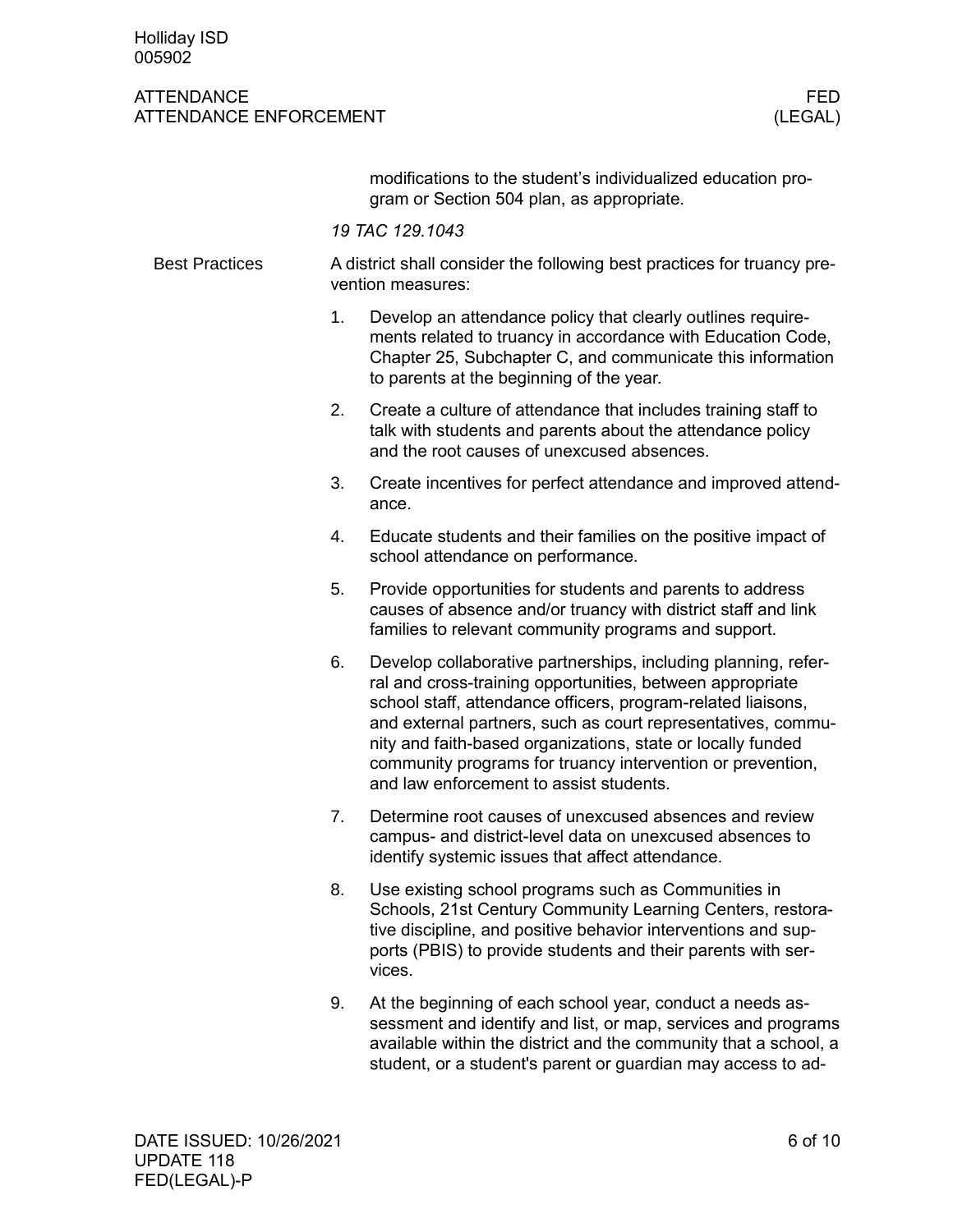### ATTENDANCE FEDERAL EXPERIMENT WAS SERVED FOR A SERVED OF THE SERVED OF THE SERVED OF THE SERVED OF THE SERVED OF THE SERVED OF THE SERVED OF THE SERVED OF THE SERVED OF THE SERVED OF THE SERVED OF THE SERVED OF THE SERVED ATTENDANCE ENFORCEMENT (LEGAL)

dress the student's barriers to attendance and make the information available to staff, students, and parents. The information must include, but is not limited to:

- a. Services for pregnant and parenting students;
- b. Services for students experiencing homelessness;
- c. Services for students in foster care;
- d. Federal programs including, but not limited to, Title 1, Part A, of the Elementary and Secondary Education Act;
- e. State programs including, but not limited to, state compensatory education programs;
- f. Dropout prevention programs and programs for "at risk" youth;
- g. Programs that occur outside of school time;
- h. Counseling services;
- i. Tutoring programs and services available at no or low cost;
- j. Mental health services;
- k. Alcohol and substance abuse prevention and treatment programs;
- l. Mentoring programs and services;
- m. Juvenile justice services and programs;
- n. Child welfare services and programs;
- o. Other state or locally funded programs for truancy prevention and intervention; and
- p. Other supportive services that are locally available for students and families through faith-based organizations, local governments, and community-based organizations.
- 10. After identifying and listing, or mapping, services available in the district and community, school districts should target any new resources, programs, or services to gaps in services identified during the needs assessment.
- 11. School districts should ensure that personnel, including truancy prevention facilitators or juvenile case managers, attendance officers, McKinney-Vento (homeless) liaisons, foster care liaisons, Title IX coordinators, 504 coordinators, preg-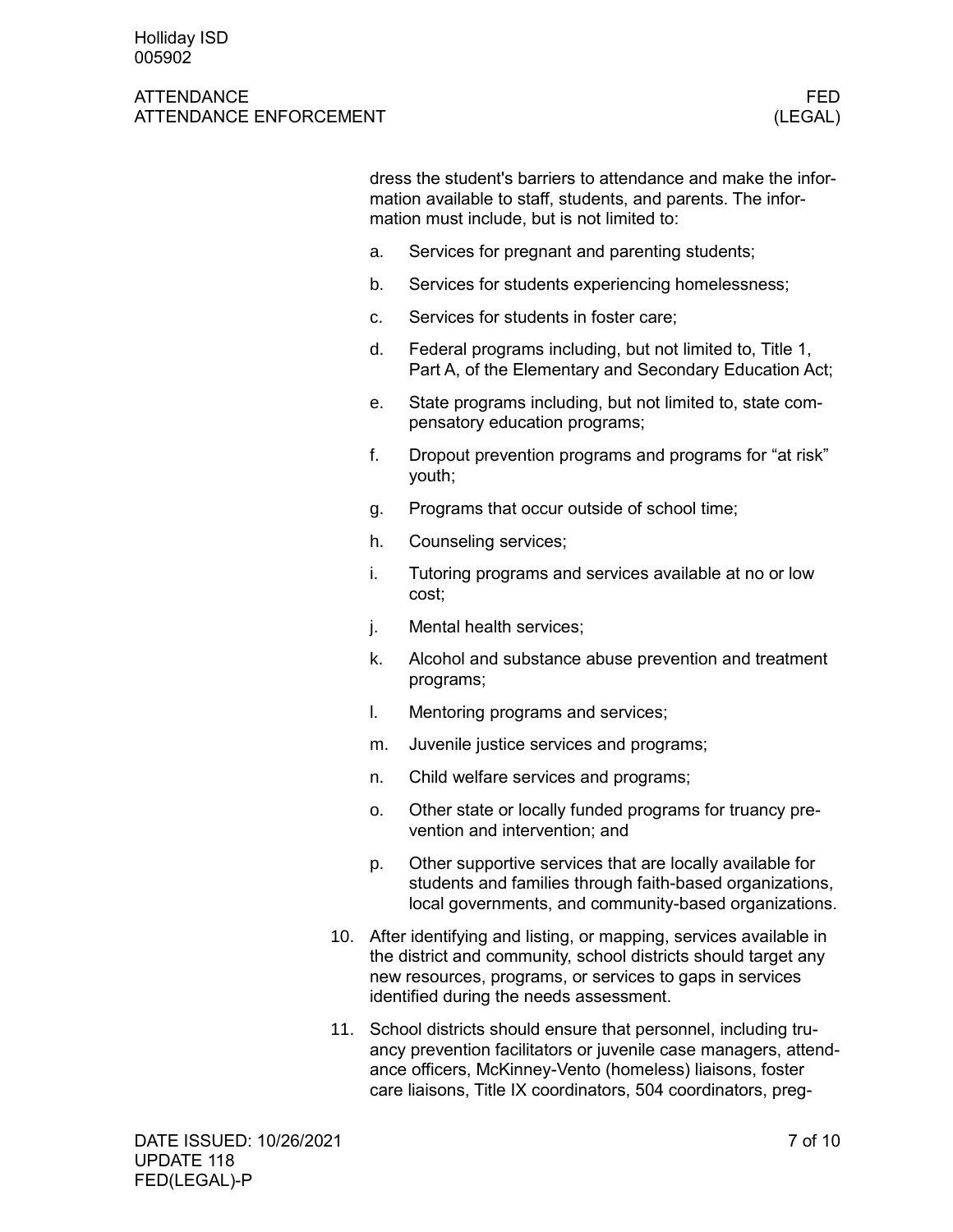|                                                                                              |                                                                                                                                                                                                                                                                                                                                                                                                                                                                                                                                                                                                                                                                                                                                                                                                                                                                                                                                                                                                                                                                                                                                                                                                                                                                                                                                                         | nancy and parenting coordinators, dropout prevention coordi-<br>nators, special education staff, and other appropriate student<br>services personnel, meet to contribute to the needs assess-<br>ment, discuss opportunities to work together, and identify<br>strategies to coordinate both internally and externally to ad-<br>dress students' attendance barriers.                                                   |  |  |  |
|----------------------------------------------------------------------------------------------|---------------------------------------------------------------------------------------------------------------------------------------------------------------------------------------------------------------------------------------------------------------------------------------------------------------------------------------------------------------------------------------------------------------------------------------------------------------------------------------------------------------------------------------------------------------------------------------------------------------------------------------------------------------------------------------------------------------------------------------------------------------------------------------------------------------------------------------------------------------------------------------------------------------------------------------------------------------------------------------------------------------------------------------------------------------------------------------------------------------------------------------------------------------------------------------------------------------------------------------------------------------------------------------------------------------------------------------------------------|-------------------------------------------------------------------------------------------------------------------------------------------------------------------------------------------------------------------------------------------------------------------------------------------------------------------------------------------------------------------------------------------------------------------------|--|--|--|
|                                                                                              | In determining services offered to students identified in Education<br>Code 25.091(a-3), a district shall consider:                                                                                                                                                                                                                                                                                                                                                                                                                                                                                                                                                                                                                                                                                                                                                                                                                                                                                                                                                                                                                                                                                                                                                                                                                                     |                                                                                                                                                                                                                                                                                                                                                                                                                         |  |  |  |
|                                                                                              | 1.                                                                                                                                                                                                                                                                                                                                                                                                                                                                                                                                                                                                                                                                                                                                                                                                                                                                                                                                                                                                                                                                                                                                                                                                                                                                                                                                                      | Offering an optional flexible school day program and evening<br>and online alternatives;                                                                                                                                                                                                                                                                                                                                |  |  |  |
|                                                                                              | 2.                                                                                                                                                                                                                                                                                                                                                                                                                                                                                                                                                                                                                                                                                                                                                                                                                                                                                                                                                                                                                                                                                                                                                                                                                                                                                                                                                      | Working with businesses that employ students to help stu-<br>dents coordinate job and school responsibilities; and                                                                                                                                                                                                                                                                                                      |  |  |  |
|                                                                                              | 3.                                                                                                                                                                                                                                                                                                                                                                                                                                                                                                                                                                                                                                                                                                                                                                                                                                                                                                                                                                                                                                                                                                                                                                                                                                                                                                                                                      | Offering before school, after school, and/or Saturday preven-<br>tion or intervention programs or services that implement best<br>and promising practices.                                                                                                                                                                                                                                                              |  |  |  |
|                                                                                              |                                                                                                                                                                                                                                                                                                                                                                                                                                                                                                                                                                                                                                                                                                                                                                                                                                                                                                                                                                                                                                                                                                                                                                                                                                                                                                                                                         |                                                                                                                                                                                                                                                                                                                                                                                                                         |  |  |  |
| <b>Sanctions</b>                                                                             | 19 TAC 129.1045<br>An aggrieved party may file a written complaint with the Texas Edu-<br>cation Agency (TEA) regarding an allegation that a district has<br>failed to comply with Education Code 25.0915 or 19 Administrative<br>Code Chapter 129, Subchapter BB related to truancy prevention<br>measures. TEA may request that a district provide documentation<br>regarding its compliance in response to a complaint. If, after a re-<br>view of this documentation or a district's failure to provide this doc-<br>umentation, TEA determines that the district is not in compliance<br>with required truancy prevention measure provisions, TEA may is-<br>sue a preliminary report of its findings to the district in accordance<br>with 19 Administrative Code 157.1122 (Notice). A district may re-<br>quest in writing an informal review of TEA's preliminary report in<br>accordance with 19 Administrative Code 157.1123 (Informal Re-<br>view). Following the informal review, or if no informal review is re-<br>quested by the deadline, a final report will be issued. The commis-<br>sioner of education may implement any sanction listed in<br>Education Code 39.102(a) against a district found to be out of com-<br>pliance with Education Code 25.0915 or 19 Administrative Code<br>Chapter 129, Subchapter BB. 19 TAC 129.1047 |                                                                                                                                                                                                                                                                                                                                                                                                                         |  |  |  |
| <b>Truancy Prevention</b><br><b>Facilitator or</b><br><b>Juvenile Case</b><br><b>Manager</b> |                                                                                                                                                                                                                                                                                                                                                                                                                                                                                                                                                                                                                                                                                                                                                                                                                                                                                                                                                                                                                                                                                                                                                                                                                                                                                                                                                         | A district shall employ a truancy prevention facilitator or juvenile<br>case manager to implement the truancy prevention measures re-<br>quired by Education Code 25.0915 and any other effective truancy<br>prevention measures as determined by the district or campus. At<br>least annually, the truancy prevention facilitator shall meet to dis-<br>cuss effective truancy prevention measures with a case manager |  |  |  |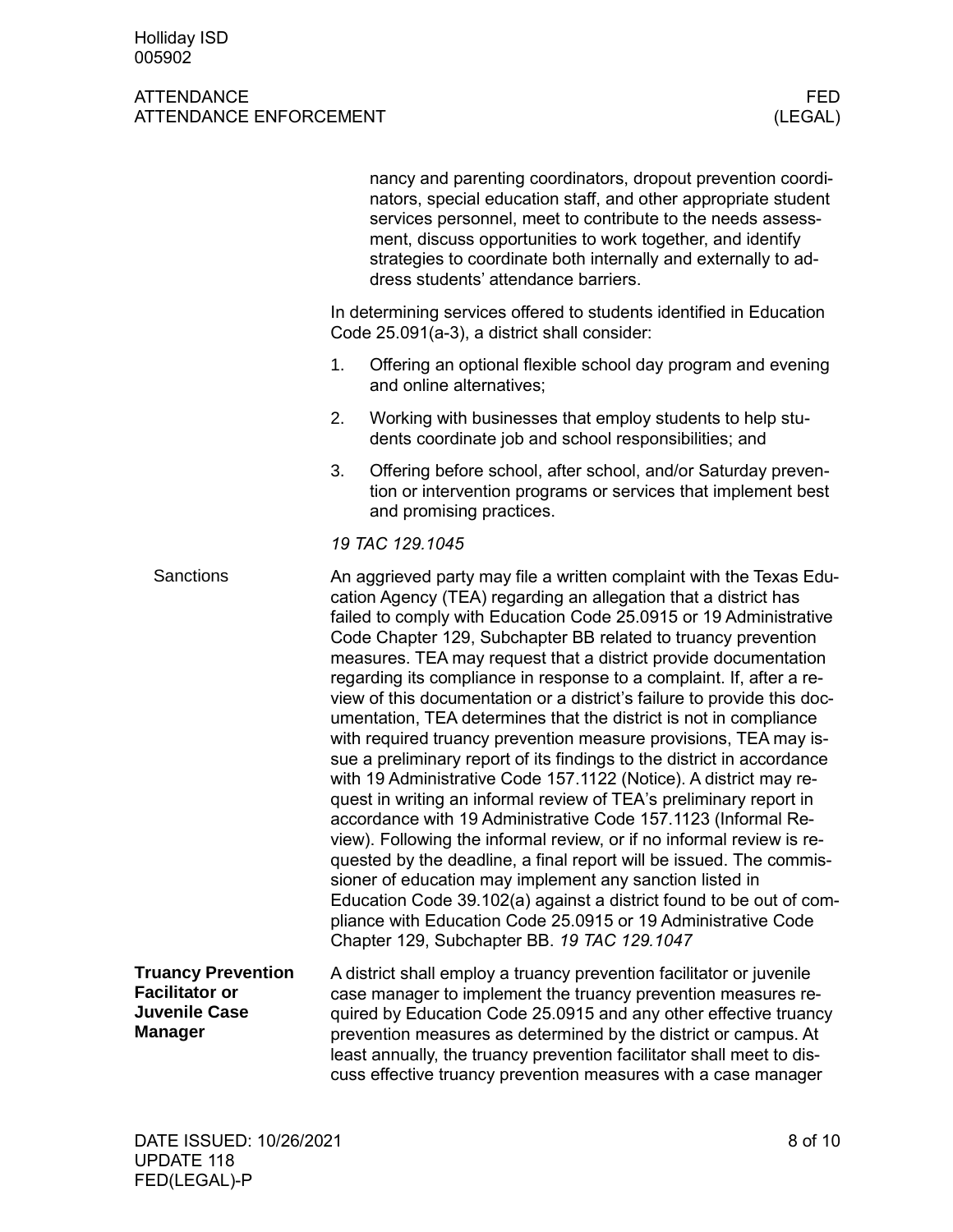### ATTENDANCE FEDERAL EXPERIMENT WAS SERVED FOR A SERVED OF THE SERVED OF THE SERVED OF THE SERVED OF THE SERVED OF THE SERVED OF THE SERVED OF THE SERVED OF THE SERVED OF THE SERVED OF THE SERVED OF THE SERVED OF THE SERVED ATTENDANCE ENFORCEMENT **ATTENDANCE** CHECKLINE

or other individual designated by a truancy court to provide services to students of the district in truancy cases.

Instead of employing a truancy prevention facilitator, a school district may designate an existing district employee or juvenile case manager to implement the truancy prevention measures and any other effective truancy prevention measures as determined by the district or campus.

### *Education Code 25.0915(d), (e)*

On approval of the board, a district may employ or agree in accordance with Government Code Chapter 791, with any appropriate governmental entity to jointly employ or to jointly contribute to the costs of another entity employing:

- 1. A case manager to provide services in cases involving juvenile offenders who are before a court consistent with the court's statutory powers or referred to a court by a school administrator or designee for misconduct that would otherwise be within the court's statutory powers prior to a case being filed, with the consent of the juvenile and the juvenile's parents or guardians; or
- 2. One or more juvenile case managers who shall assist the court in administering the court's juvenile docket and in supervising the court's orders in juvenile cases, and may provide prevention services to a child considered at risk of entering the juvenile justice system, and intervention services to juveniles engaged in misconduct before cases are filed, excluding traffic offenses.

A district that jointly employs a case manager in accordance with Government Code Chapter 791 employs a juvenile case manager for purposes of Code of Criminal Procedure Chapter 102 and Government Code Chapter 102.

*Code of Criminal Procedure 45.056(a), (c)*

- A district may apply to the criminal justice division of the governor's office for reimbursements of the costs of employing a juvenile case manager. The district may pay the salary and benefits of a juvenile case manager and the costs of training, travel, office supplies, and other necessary expenses relating to the position of the juvenile case manager from the local truancy prevention and diversion fund established under Local Government Code 134.156. *Code of Criminal Procedure 45.056(b)* Funding
- A juvenile case manager employed jointly under Government Code Chapter 791 shall give priority to cases brought under Education Priority